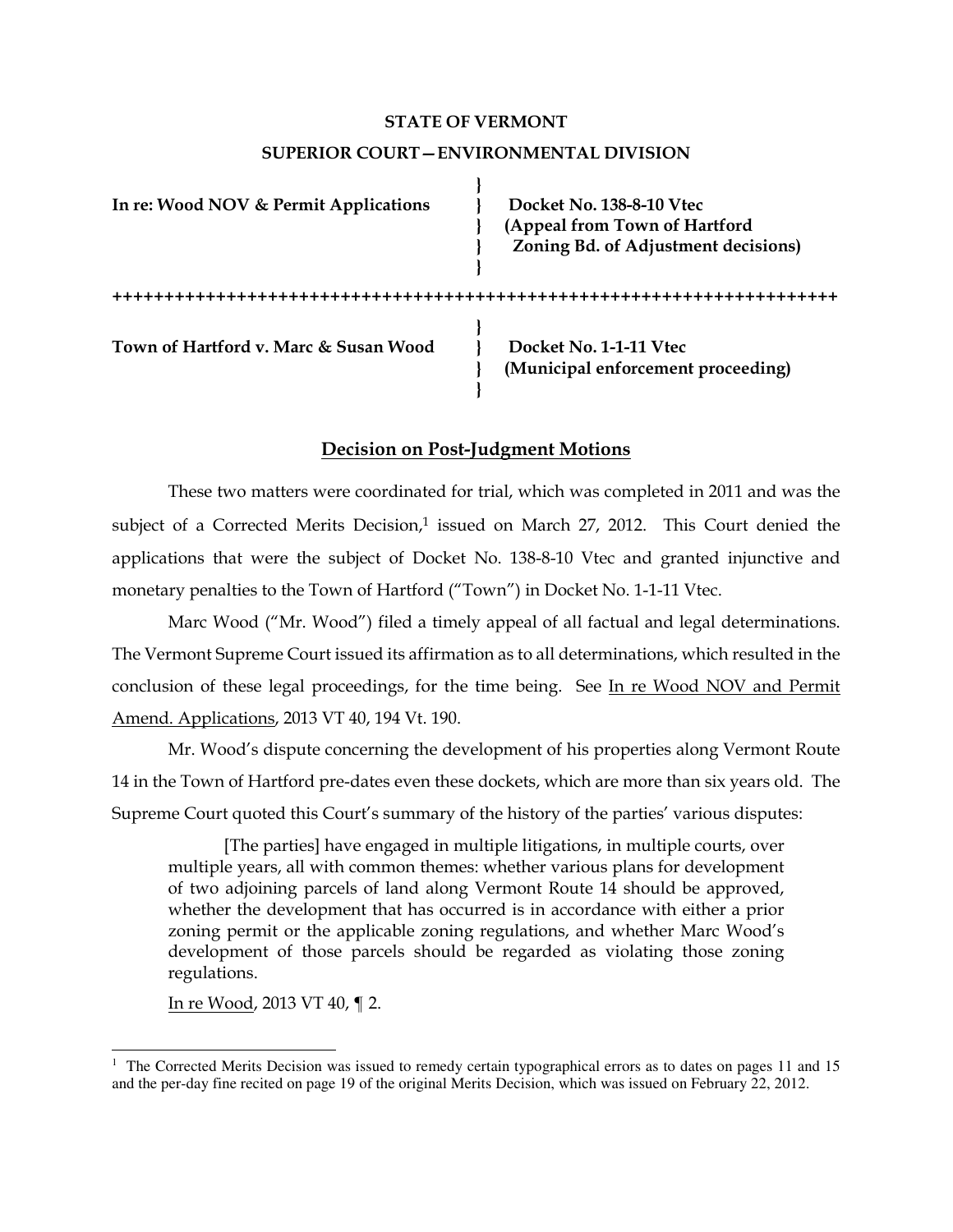By the Supreme Court's estimate, these dockets, as of 2013, represented at least the tenth time that Mr. Wood had asked that a permit application, amendment application, or reconsideration be given to his plans to develop the Route 14 properties. Wood, 2013 VT 40, ¶¶ 4– 21.

The facts relevant to those previous applications and reconsideration requests are summarized in this Court's Corrected Merits Decision and the Supreme Court's Decision. See In re Wood NOV and Permit Amend. Applications, 138-8-10 Vtec and 1-1-11 Vtec (Vt. Super. Ct. Envtl. Div. Mar. 27, 2012) (Durkin, J.), *aff'd* 2013 VT 40, 194 Vt. 190.

This Court was next called upon to revisit these closed Dockets in 2014 when Mr. Wood and the Town each filed post-judgment motions. By two entry orders, issued on the same day, this Court denied Mr. Wood's motion for post-judgment relief and granted the Town's motion to hold Mr. Wood in contempt for failing to pay all fines due, including interest, and to complete performance of all injunctive relief. In re Wood NOV and Permit Apps., 138-8-10 Vtec and 1-1- 11 Vtec (Vt. Super. Ct. Envtl. Div. Aug. 12, 2014) (Durkin, J.). This Court established a new deadline for Mr. Wood to satisfy the injunctive directives (the new deadline being September 12, 2014)<sup>2</sup> and deferred its determination of whether to award the Town further reimbursements, including attorney's fees, incurred as a consequence of Mr. Wood's contempt. Id.<sup>3</sup>

The Town thereafter moved for enforcement of the contempt order and Mr. Wood moved for further clarification of the Corrected Merits Decision and Judgment Order. After "[m]any conferences and other procedural back and forths on how best to enforce the Court's final

-

 $2$  As to the injunctive actions, the Court directed that Mr. Wood:

no later than Friday, September 12, 2014:

<sup>1.</sup> Pay to the Town of Hartford the sum of \$10,664.76;

<sup>2.</sup> Provide a full copy of this Court's March 27, 2012 Corrected Merits Decision and Judgment Order to [Mr. Wood's] engineers, Souhegan Valley Engineers, Inc., as well as a copy of this Entry Order;

<sup>3.</sup> Authorize the[] engineers to speak with any officials designated by the Town, so that the Town may confirm that Defendants' directives conform with this Court's Orders;

<sup>4.</sup> Fulfill the remaining injunctive provisions of this Court's March 27, 2012 Corrected Judgment Order, using September 12, 2014 as the final deadline to calculate all remaining deadlines.

In re Wood NOV and Permit Apps., 138-8-10 Vtec and 1-1-11 Vtec (Vt. Super. Ct. Envtl. Div. Aug. 12, 2014) (Durkin, J.) (emphasis in original).

<sup>&</sup>lt;sup>3</sup> While the Court's contempt order initially named both Mr. and Mrs. Wood, the Court subsequently granted Mrs. Wood's motion to clarify its contempt order by noting that the Court directives only required Mrs. Wood to fulfill her obligations under the Corrected Judgment Order of March 27, 2012. Mrs. Wood has not been an active participant in the zoning violations caused by her husband and has been a participant in these legal proceedings mainly because she is a joint owner of one of the subject parcels. See In re Wood NOV and Permit Apps., 138-8-10 Vtec and 1-1-11 Vtec (Vt. Super. Ct. Envtl. Div. March 6, 2015) (Durkin, J.).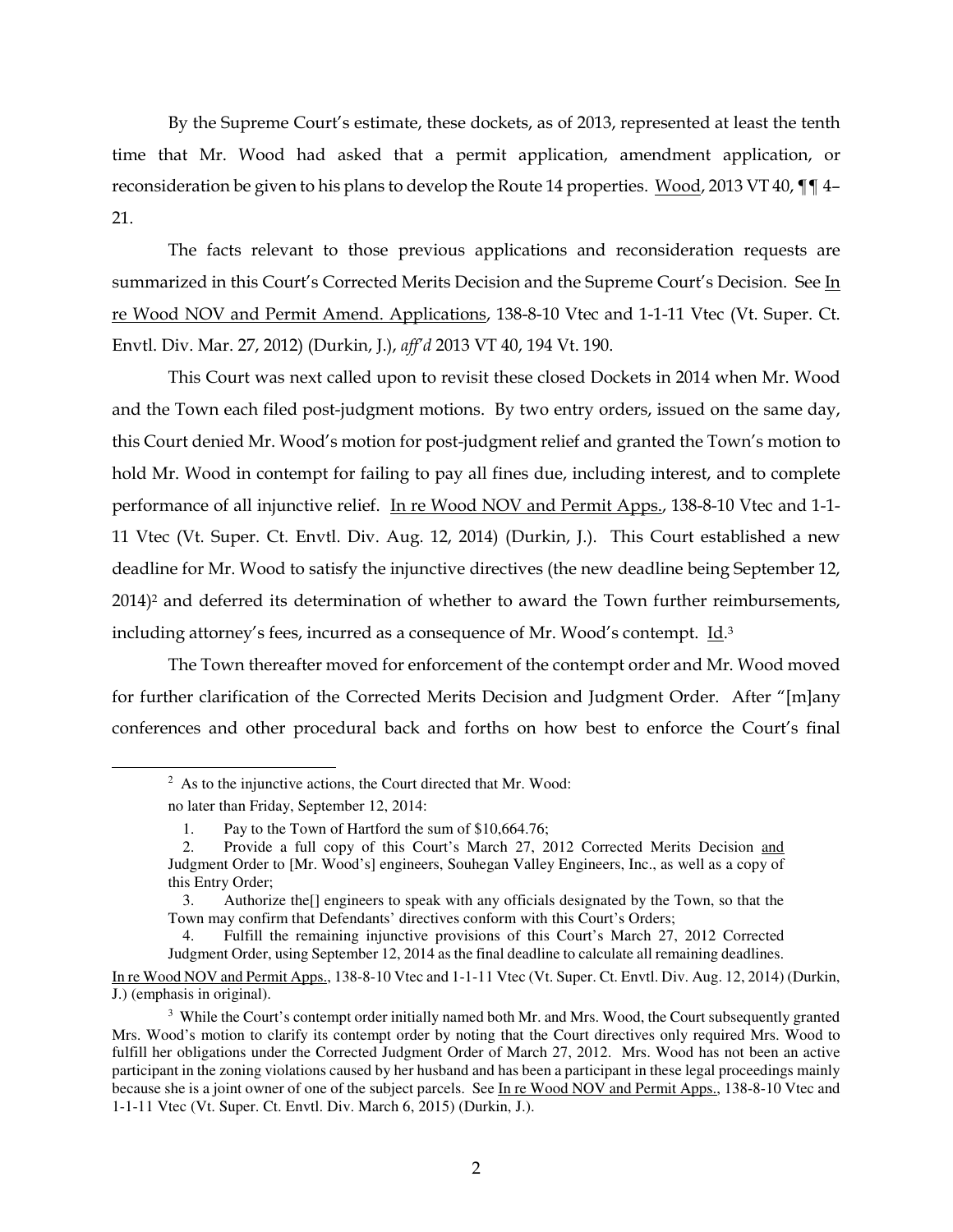judgment . . . [and a]fter several scheduling delays, the Court scheduled a hearing on all . . . motions for April 25, 2016." In re Wood NOV and Permit Apps., 138-8-10 Vtec and 1-1-11 Vtec (Vt. Super. Ct. Envtl. Div. April 13, 2016) (Durkin, J.). When Mr. Wood's attorney requested leave to withdraw her representation, and based upon the credible grounds presented, the Court granted that withdrawal request and a further continuance of the motions hearing. Id. The hearing on these latest post-judgment motions was rescheduled to August 30, 2016.

The Court received further evidence and legal arguments and completed the hearing that day. The parties requested leave to file post-hearing memoranda, which the Court allowed; those filings were completed on November 3, 2016.

Based upon the credible evidence presented at trial, the Court renders the following Findings of Fact, Conclusions of Law, and Order on the pending post-judgment motions:

#### **Findings of Fact**

## **I. Motion to Clarify**

1. Mr. Wood professes to want to abide by the directives of this Court's final Corrected Merits Decision and Judgment Order of March 27, 2012. However, he does not dispute that an unpermitted retaining wall remains on his properties, nearly five years later.

2. These cases, and their predecessors, have presented several challenging legal issues, all of which have been addressed on multiple occasions by this Court and the Vermont Supreme Court. The fact that Mr. Wood has allowed the unpermitted structures to remain on his properties for multiple years, after multiple court orders, would normally cause a reviewing court to doubt Mr. Wood's credibility. We have concluded, however, that a more troubling consequence is at work: because of his persistence to develop his property, even when his permit applications have either been denied or deemed incomplete, and his conviction that officials at the Town of Hartford have acted to thwart his development efforts without just cause, this Court has concluded that Mr. Wood does not have the ability to clearly review and accept this Court's directives, even when affirmed by the Vermont Supreme Court.

3. While the Town has exhibited some aversion towards Mr. Wood, we have concluded that the Town's aversion is justified, due to Mr. Wood's numerous efforts to thwart the Town's actions to bring his properties into compliance with the applicable zoning regulations. The Town's various enforcement efforts have not thus far persuaded Mr. Wood to bring his properties into compliance.

3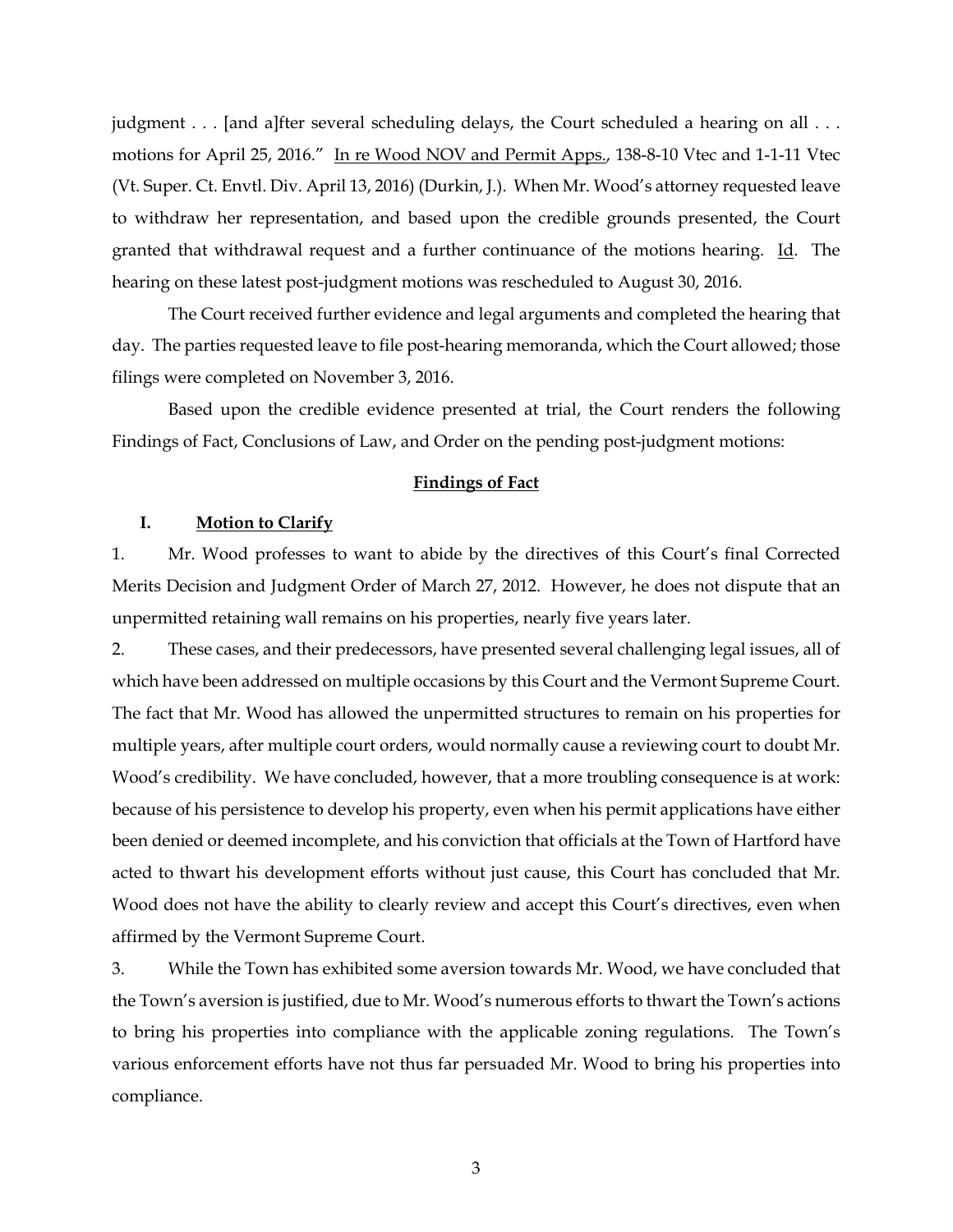4. Mr. Wood, both directly and through his attorney, stated at the hearing that his current motion to clarify was "solely" focused upon his efforts to save that portion of the "Diner" building that was not destroyed by fire and was not improved in violation of the zoning regulations. We address those claims below. However, while not specifically stated, Mr. Wood appeared at various times to also argue for a "clarification" of whether he was obligated to remove all of the cement slabs used in his construction of the retaining wall.

5. In an effort to clarify that latter point, the parties authorized their respective engineers to negotiate directly on the proper steps to safely dismantle the unpermitted retaining wall and to stabilize the soils behind it. While the engineers differ in some final terms, they are substantially in agreement on the steps necessary to safely remove the wall and return the site to a safe condition.

6. As of the date of the motion hearing, Mr. Wood had not begun any efforts to remove the unpermitted retaining wall that he was first directed to remove many years ago.

7. The Diner building was substantially (i.e. more than fifty percent) destroyed by fire nearly ten years ago. The building has no roof and is missing at least one full exterior wall.

8. Mr. Wood was unable during the hearing to provide a credible summary of the work he wishes to complete to secure the Diner, absent work that would be more rehabilitative in nature and for which he would need, but has yet to receive, a zoning permit.

9. The credible evidence received has convinced the Court that the property can only be made safe by the complete removal of what remains of the Diner building.

## **II. Town's Motion**

10. Both Mr. Wood and the Town have made considerable effort and expended considerable sums employing their respective engineers and lawyers.

11. The Town provided a thorough itemization of the legal fees and expenses it has incurred that are directly related to Mr. Wood's failure to satisfy the injunctive and penalty directives in this Court's Corrected Merits Decision and Judgment Order of March 27, 2012, as affirmed by the Vermont Supreme Court. The Town's itemization covers fees and expenses incurred from January 23, 2014 through July 31, 2016. This itemization was supplied to the Court and Mr. and Mrs. Wood in a filing received on September 12, 2016, which the Court directed at the end of the August 30, 2016 motion hearing.

4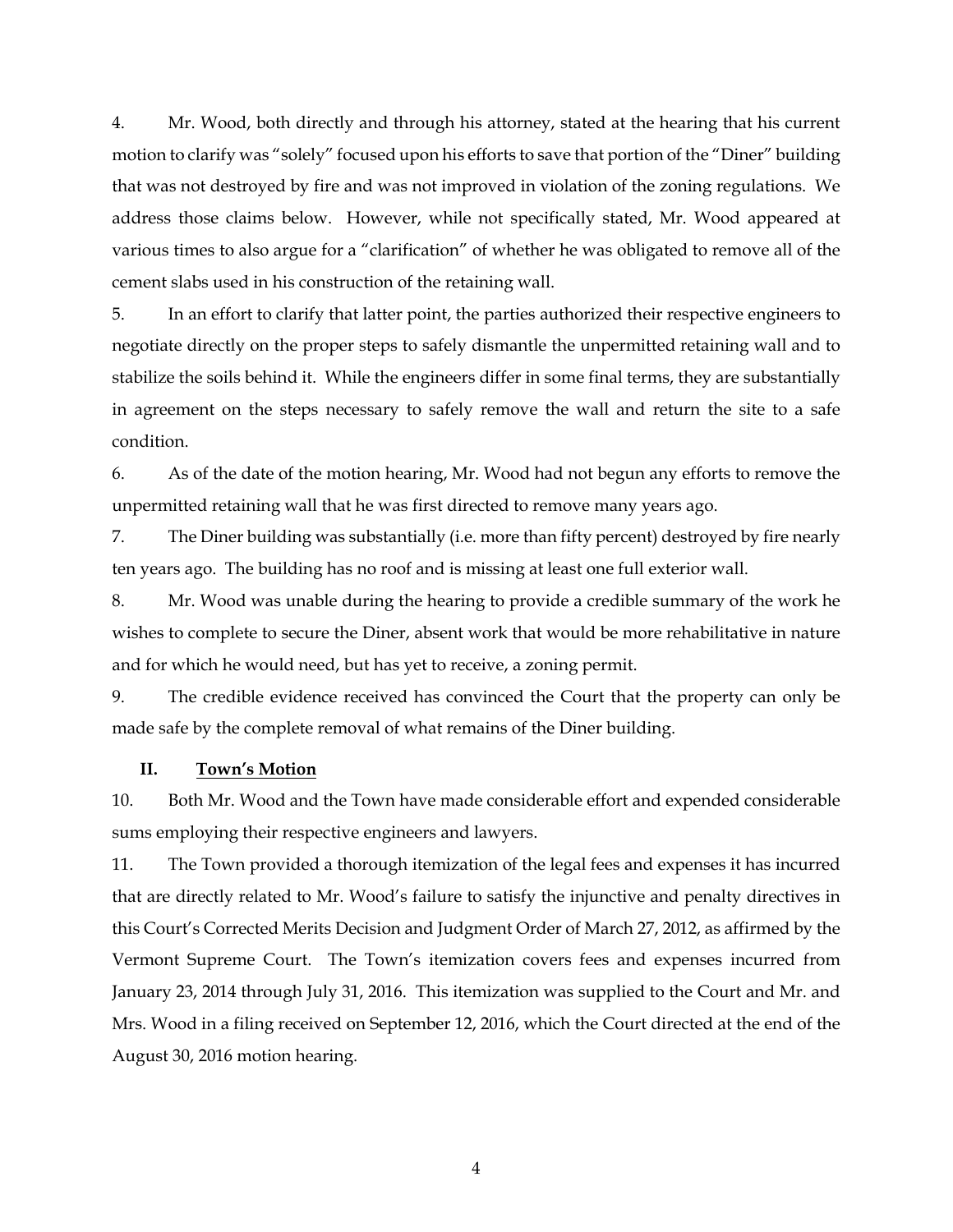12. This itemization *does not* include the fees and expenses incurred in connection with the final preparation and participation in the August 30, 2016, hearing.

13. The itemization is attached to copies of the individual bills sent to the Town by its attorneys. Those copies of the bills include redactions for fees and expenses incurred by the Town that were not deemed directly related to Mr. Wood's failure to satisfy the March 27, 2012 Corrected Judgment Order.

14. The itemized fees directly incurred for Mr. Wood's failure to satisfy the Corrected Judgement Order total \$19,524.00; the itemized expenses total \$563.90.

15. Mr. Wood employed Randall H. Bragdon, PE, of Souhegan Valley Engineering, LLC to prepare detailed plans and notes for the safe removal and slope stabilization on the Wood properties. The Town employed its own engineer to review Engineer Bragdon's plan and to assist in offering revisions to those plans.

16. During the course of the August 30, 2016 hearing, Engineer Bragdon advised that, based upon discussions with the Town's engineer, he recommended that several of the notes contained in his plans should be revised. The Town largely agrees with his suggested revisions, subject to the Town agents being able to review and offer comments upon the revised plans. The Court therefore directed Engineer Bragdon to prepare his suggested revisions and submit them to the Court.

17. Engineer Bragdon submitted his revised plans to the Court on September 15, 2016. The Town offered comments on October 3, 2016, to which Mr. Wood offered a reply on October 11, 2016. The Town offered a final reply on November 3, 2016.

18. The parties are largely in agreement on the plans for a safe removal and slope stabilization. In fact, the Town had not sought any revisions to the plans themselves, but only to the explanatory notes contained in the plans.

19. Based upon the parties' respective responses, the Court directs that Mr. Wood have Engineer Bragdon make the following final revisions to his explanatory notes on his wall removal and slope stabilization plans:

a. Note 1: This Note shall remain as revised by Engineer Bragdon, with the addition of a clarifying note that the Town shall have the right to seek the Court's intervention in the event that the Town expresses concerns about any material deviations from the removal plans proposed by the contractor doing the work, who is likely to be Mr. Wood.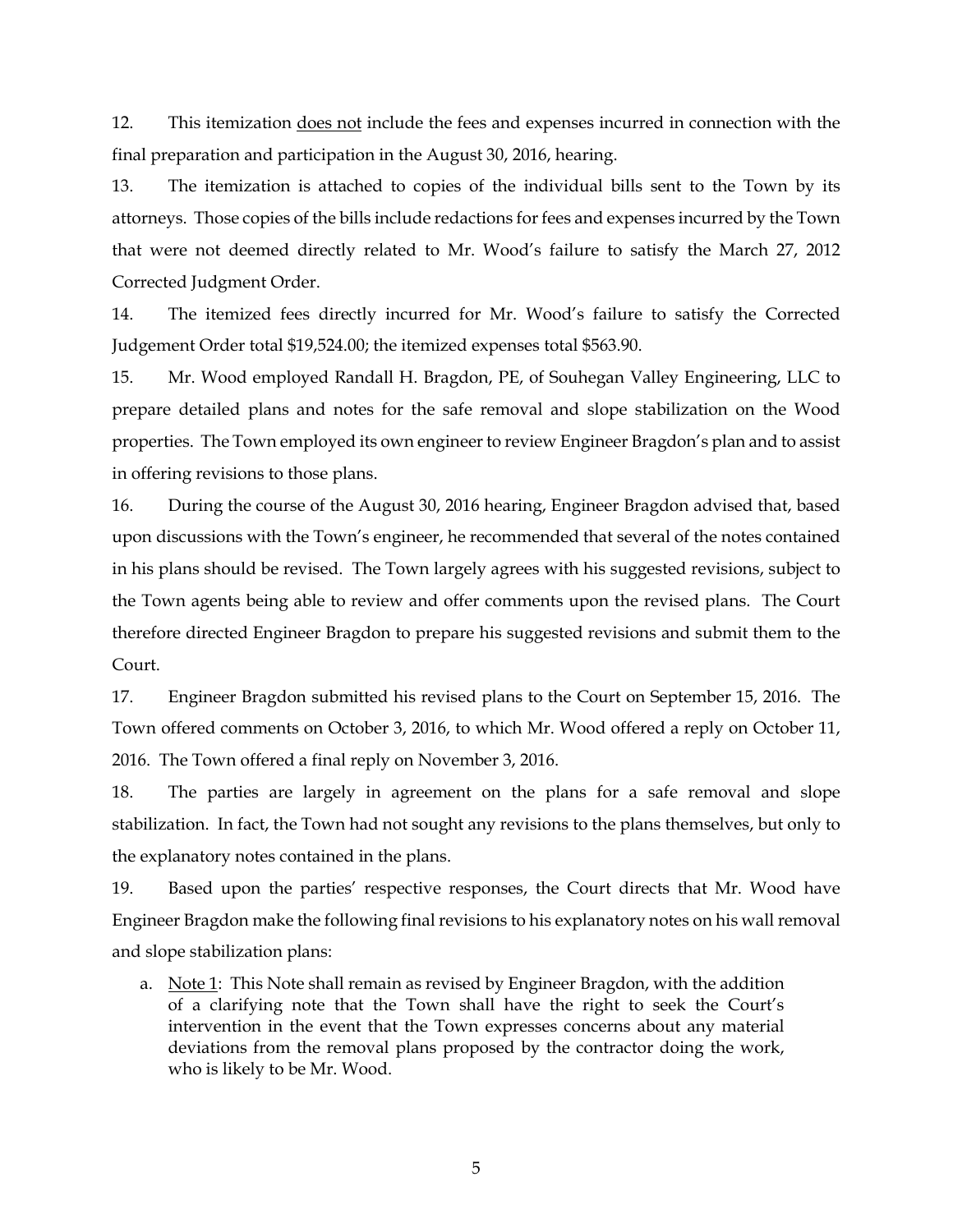- b. Note 2: This Note shall remain as revised by Engineer Bragdon, with the addition of a clarifying note that the Town shall have the right to prior approval of any substitute engineer conducting the daily inspections and submitting the weekly progress reports, if Mr. Bragdon is not the engineer doing such work.
- c. Note 4: This Note must be revised as follows. First, if a temporary safety barrier is to be created using concrete slabs. It shall be no taller than four feet in height, so as to minimize sight observations for traffic safety. Further, the Note shall direct that this temporary concrete slab barrier shall be removed upon the completion of the slope stabilization. In the alternative, a construction-duty grade four-foot tall wire fence may be used instead of the concrete slabs. Lastly, the Note should direct that the Diner building must be removed as part of the project. The Grange building may remain on site, in its current condition, so long as it is boarded up to prevent vandalism and access to the interior of the building. Mr. Wood may repair the Grange building roof, but may not conduct any other improvements to the building unless and until he receives zoning approval.
- d. Note 5: Per Mr. Bragdon's suggestion, Note 5 should be expanded to reflect that the access drive and the Diner building are reflected on the plans solely for reference purposes and that some site work will require use of the access drive. However, these illustrations on the plan do not reflect any permitted development on the properties.
- e. Note 6: Work on the site shall commence immediately after April 15, 2017, and may continue until completed, provided that the work shall be completed no later than November 15, 2017. Mr. Bragdon shall provide notice to Town officials when the site work begins. All other provisions of Note 6 as proposed by Mr. Bragdon shall remain.
- f. Note 8: Mr. Wood's attorney has supplied copies of correspondence and determinations from the Agency of Natural Resources, Department of Environmental Conservation ("DEC") that the use of concrete slabs does not constitute solid waste. These DEC determinations are dated at various times during the year 2000 and appear be based upon prior plans; one DEC correspondence notes that the "approval expires upon project [sic] **September 20, 2000."** (emphasis in original). This Note 8 must be revised to reflect that work cannot begin until DEC has received Mr. Bragdon's revised plans and has reissued its authorization. The only concrete slabs that may remain in place shall be no less than three feet below the finished grade, after slope stabilization work is completed. If excavation and slab removal reveals voids between the slabs remaining on site, the contractor shall compact soil into the voids and the engineer shall certify that the remaining slabs are stable.
- g. Note 9A: This Note shall remain as currently worded. The Court is relying upon Mr. Bragdon's representation in this Note that "concrete slabs [will be removed] in a manner which allows site safety to remain paramount throughout the process."
- h. Note 9B: This Note shall remain as currently worded.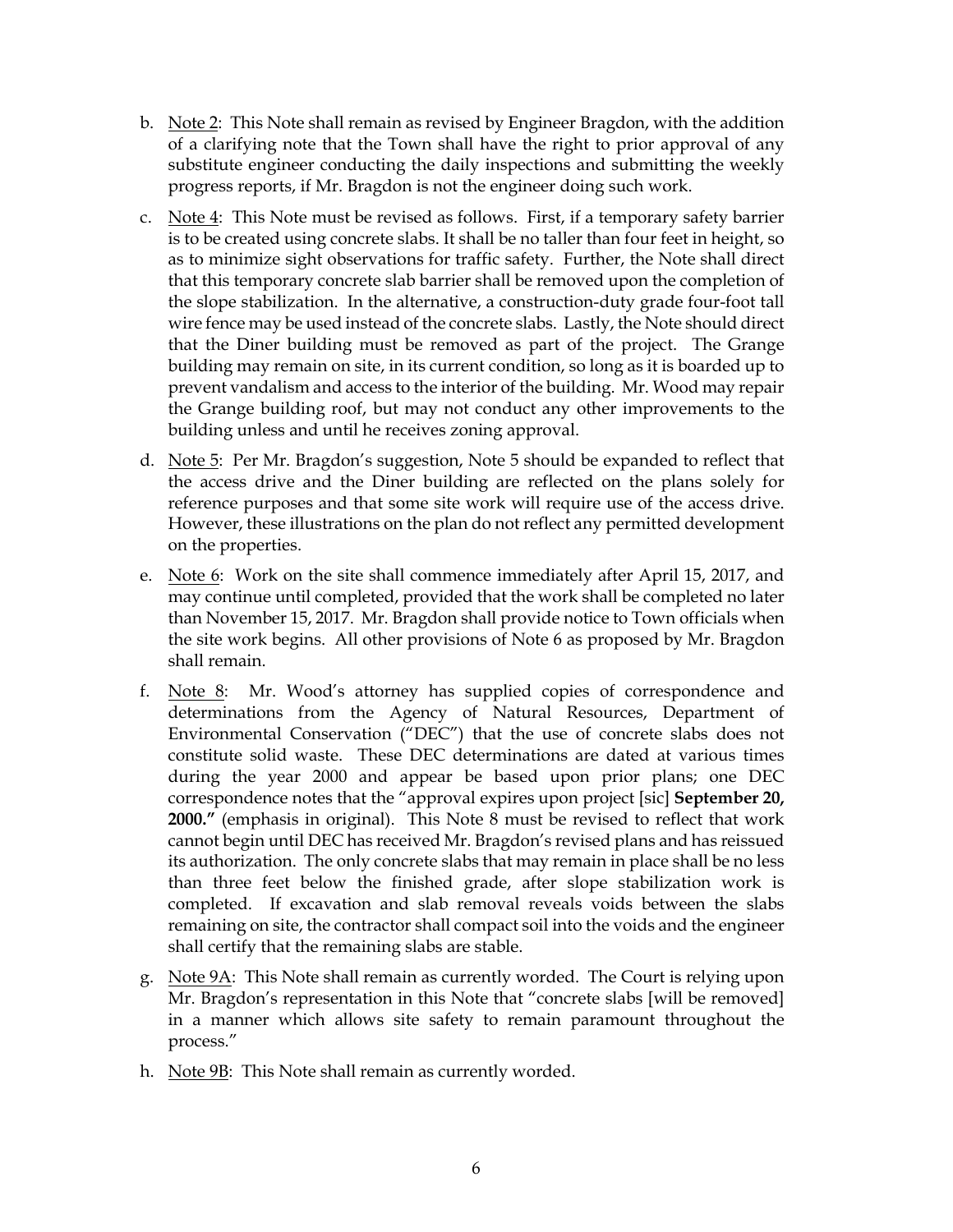- i. Note 9C: The first paragraph in Note 9C must include the additional requirement to have a Vermont-Licensed engineer, approved by the Town if other than Mr. Bragdon, to conduct dialing inspections of the work, if the work is to be completed by Mr. Wood.
- j. Notes 10 and 11: These Notes shall remain as currently worded, as shall all other Notes that have not been specifically referenced in this section.

20. Mr. Bragdon is directed to revise the plans and notes as detailed above, to file a copy of the same with the Court, and to provide the Town with three (3) copies for use by its attorney, engineer, and other Town official.

### **Conclusions of Law**

We are uncertain as to how Mr. Wood wishes this Court to address his motion for clarification, and are uncertain as to our procedural authority to do so. As outlined in the first pages of this Decision, the Corrected Merits Decision and Judgment Order that is the focus of Mr. Wood's motion was issued nearly five years ago and was affirmed by the Vermont Supreme Court over three and a half years ago. The applicable time limitations for amendments or reconsiderations of judgment under V.R.C.P. 59 and 60 have long since passed.

We were grateful to learn that Mr. Wood has taken the steps to satisfy the penalty provisions of this Court's judgment. However, we remain very troubled that the offending wall remains on site and that little actual site work has begun to remove the offending structures, even up through the date of our August 30, 2016 hearing on the pending motions.

In light of the procedural history of this litigation, and the litigation that preceded it, and the credible evidence presented at the post-judgment motions hearing, we conclude that Mr. Wood is incapable of differentiating between those portions of the Diner parcel that remain undamaged by fire and that may be rehabilitated without first obtaining a zoning permit. We therefore **CLARIFY** our Corrected Merits Decision and Judgment Order by directing that Mr. Wood cause the entirety of the remnants of the Diner building to be removed from his properties.

The parties and their engineers have worked to offer helpful clarifications to the wall removal and slope stabilization plans proposed by Engineer Bragdon. We conclude that the plans and notes, as directed above, will most likely (if timely followed) result in the safe removal of the offending structures on the Wood properties and allow the properties to be returned to conformity with the zoning regulations.

Lastly, we take up the Town's claim that the Court should hold Mr. Wood in contempt and direct that he be ordered to cure such contempt and reimburse the Town for the additional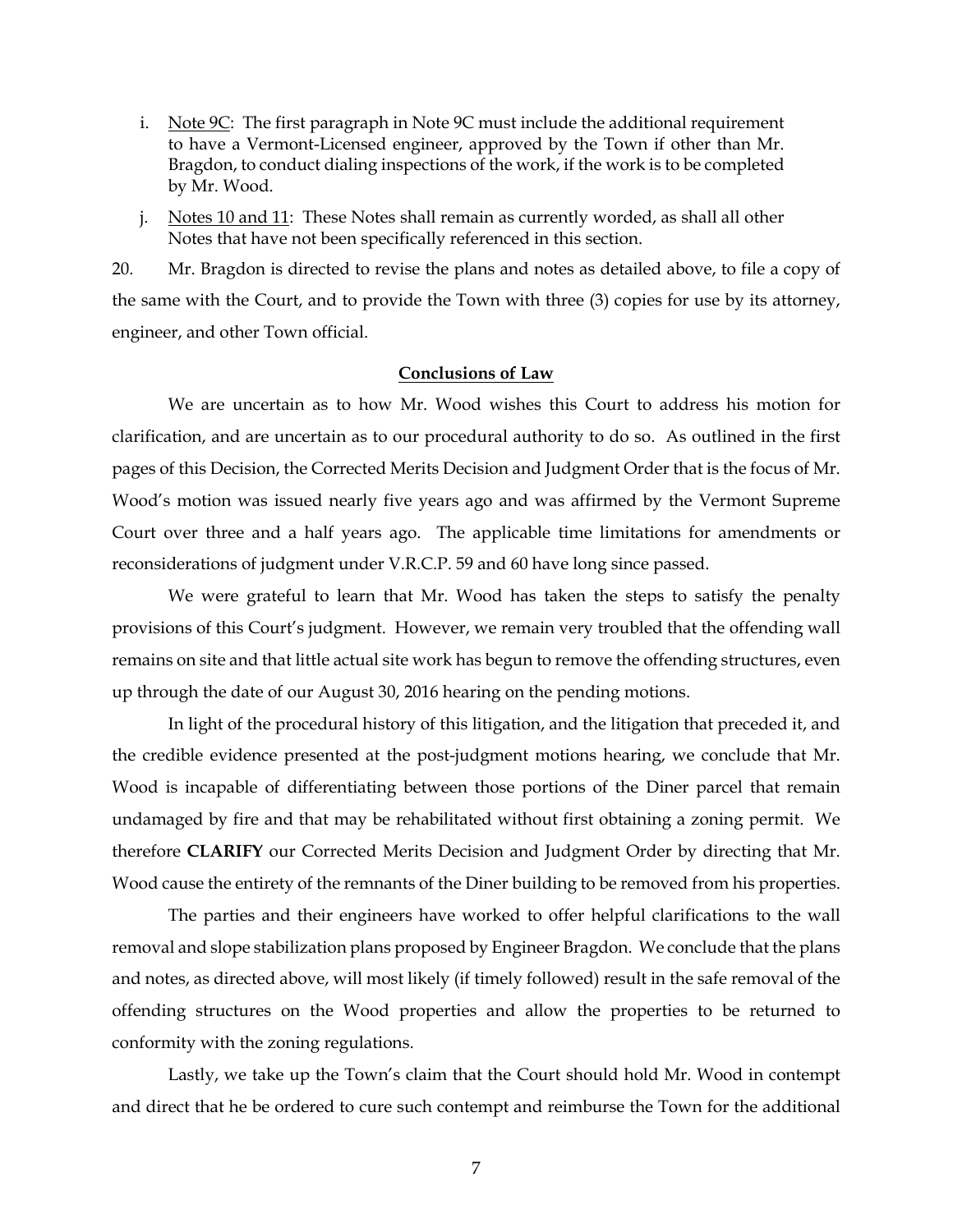attorneys' fees that were necessitated by Mr. Wood's contempt. By Mr. Wood's own admission, he has failed to satisfy the injunctive directives of this Court's prior orders. While there has been some legitimate basis for confusion over some details for the wall removal and slope stabilization, the uncontested testimony was that Mr. Wood has failed, some five years after judgment, to even begin the process to set up and begin the dismantling of the unpermitted structures. In fact, and incredibly, it appears that up until just prior to the August 30, 2016 hearing, Mr. Wood was still attempting to convince his engineer and the Town officials to allow his unpermitted wall to remain on the property. All these actions evidence a contempt of the Court's order of nearly five years ago.

The Town has incurred over \$20,000.00 in additional legal fees and expenses in its efforts to convince Mr. Wood to voluntarily satisfy the Court's judgment. The fees and expenses claimed by the Town are reasonable in this Court's judgment, particularly in light of Mr. Wood's contemptuous responses and the efforts the Town was required to expend. We therefore will direct that Mr. Wood reimburse the Town \$20,000.00 for the fees and expenses he has caused the Town to incur, provided however that Mr. Wood shall be entitled to a \$6,000.00 credit, that the Court has fashioned as an incentive to complete the needed work on a timely basis.

With this incentive, and the other directives in this Decision and Order, we hope to assist the parties in bringing their legal disputes concerning these properties to a final conclusion.

#### **Order**

Accordingly, based on the foregoing, the following is hereby **ORDERED** and

## **ADJUDGED**:

- A. Marc Wood shall cause the complete removal from his Route 14 properties of all remnants of the Diner building.
- B. Marc Wood shall immediately pay over to the Town of Hartford the sum of **\$14,000.00** as reimbursement for the reasonable fees and expenses incurred by the Town of Hartford and a direct consequence of Mr. Wood's contempt of this Court's Corrected Merits Decision and Judgment Order of March 21, 2012, as affirmed by the Vermont Supreme Court. This sum shall represent all reimbursement due by Marc Wood to the Town of Hartford, **provided** that Mr. Wood shall cause all work necessary to comply with the revised plans for wall removal and slope stabilization **no later than November 15, 2017**. In the event that Mr. Wood shall fail and refuse to complete such work by that deadline, then Mr. Wood shall then immediately pay the Town of Hartford an additional sum of **\$6,000.00**, which sum (when added to the previously ordered sum of \$14,000.00) shall constitute full reimbursement of the Town's legal fees and expenses incurred as a result of Mr. Wood's contemptuous actions.